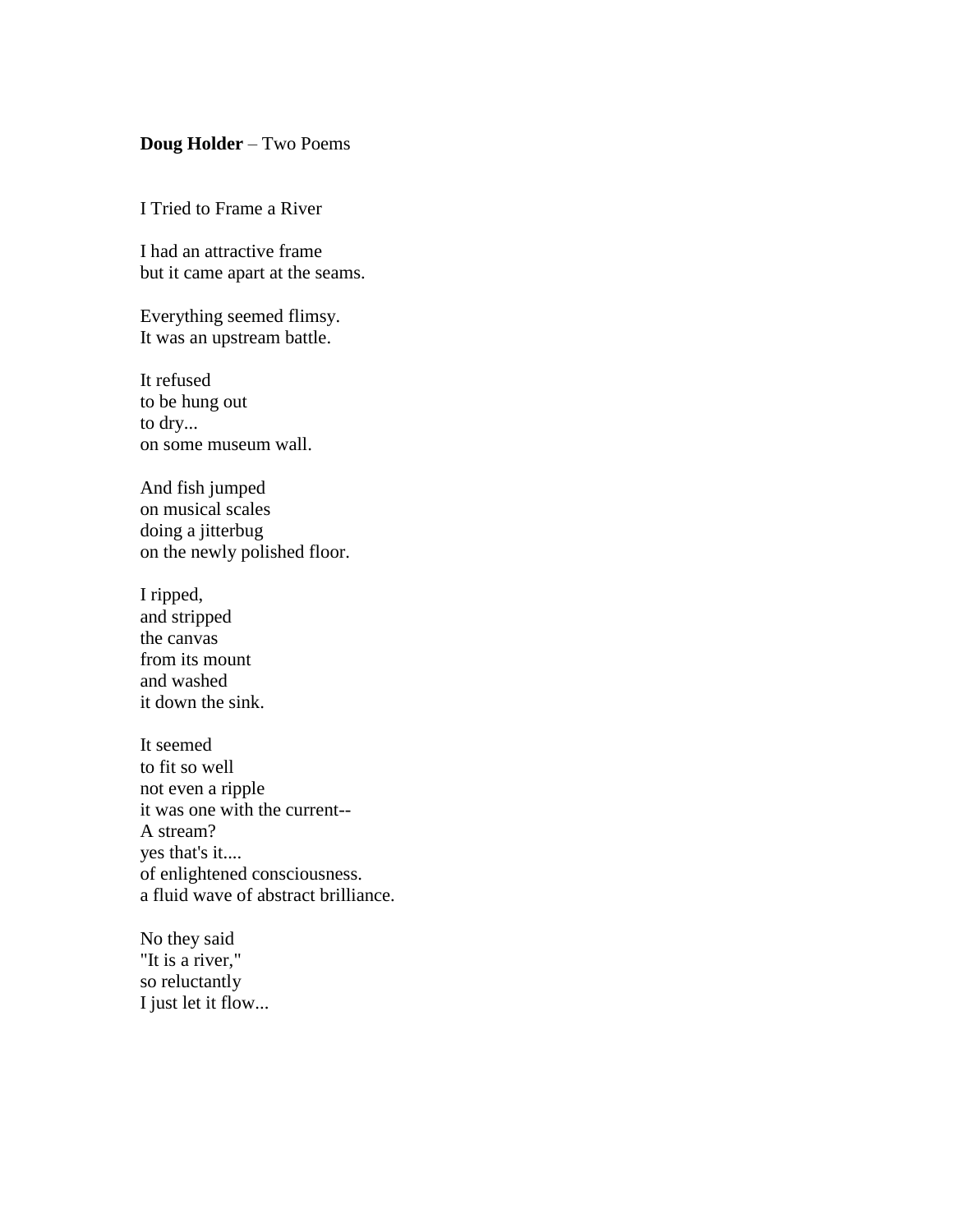## Every Family Has an Odd Uncle

He arrives from the city a bald head a subversive walrus mustache something about his urban swagger such a welcomed exotic fish in the tame, dank suburban water.

Your family speaks to you eye to eye but his are slits and shifty he speaks aggressively from either side of a Cheshire cat grin.

He knows the state you are in.

He told you he never looked back when he left his home, "Remember kid you are on your own."

And he left in a huff with a whiff of pot-scented breeze your father lamented: "Never know what's up that guy's sleeve."

His figure vanishes behind the tastefully appointed Autumnal trees.

You shout, (restrained by the mock colonial front door)